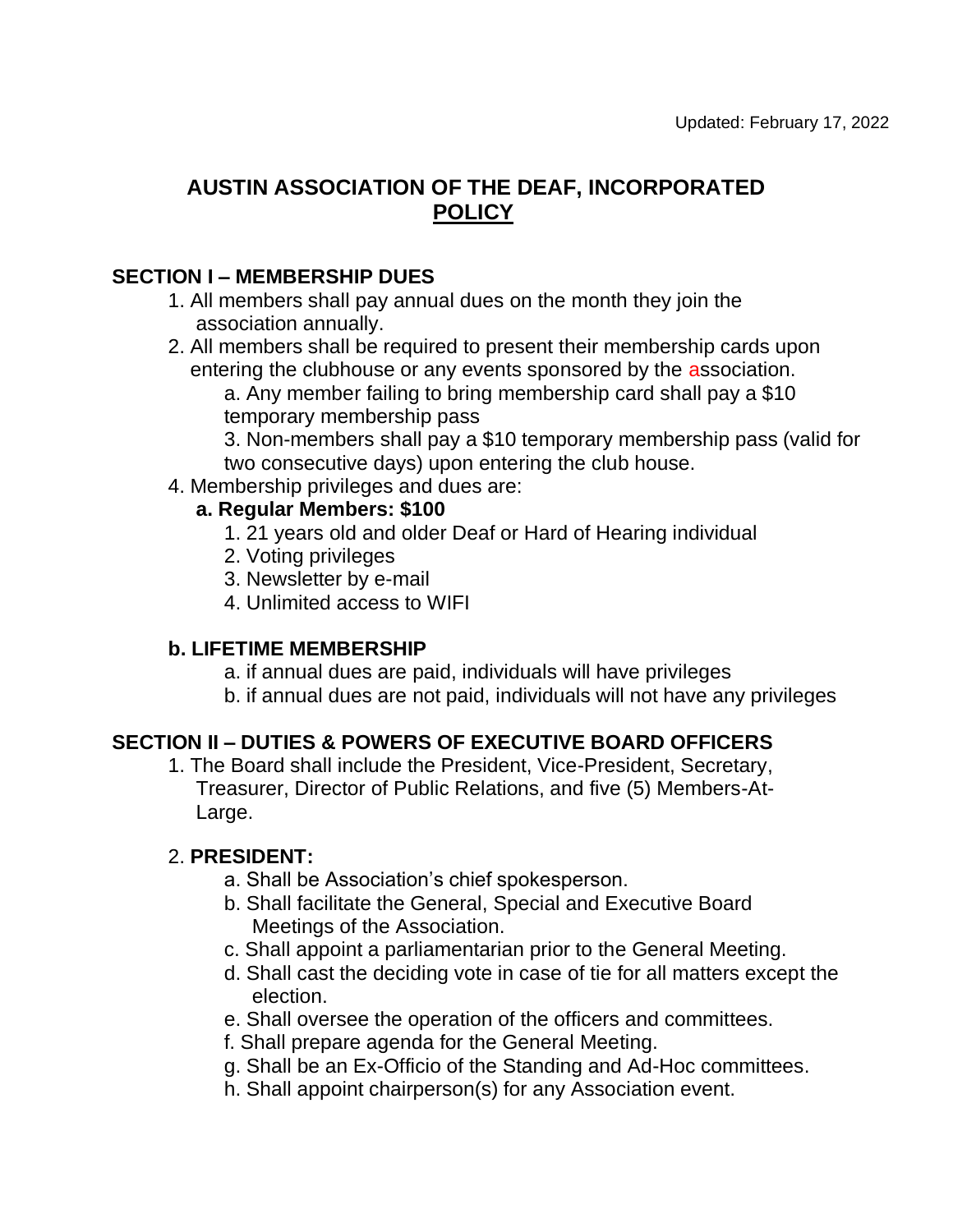i. Shall have access to the Association's bank accounts.

### 3. **VICE-PRESIDENT:**

- a. Shall serve at any time the President is unable to serve, or when the office of the President becomes vacant.
- b. Shall be the chairperson of By-Laws & Policy committee.
- c. Shall read the written motions for accuracy prior to New Business.
- d. Shall use current technology to photocopy motions.
- e. Shall keep the copies of By-Laws & Policy.
- f. Shall update By-Laws & Policy after each General Meeting.
- g. Shall give the updated By-Laws & Policy to Secretary for recordkeeping.
- h. Shall assist to develop or update AAD's guidelines.

### 4. **SECRETARY:**

- a. Shall record the proceeding of all meetings with the current By-Laws & Policy and Robert's Rule of Order on hand at all the time.
- b. Shall keep the records of:
	- 1. Executive Board Meeting Minutes
	- 2. General/Special Meeting Minutes
- c. Shall send out minutes and reminder one (1) week before the General Meeting.
- d. Shall post the Minutes of recent Executive Board and General/ Special Meetings at every General Meeting.
- e. Shall keep original minutes and corrected minutes together.
- f. Shall be responsible for all necessary correspondences.
- g. Shall be chairperson of membership committee.
- h. Shall appoint and supervise Membership Coordinator whose

duties are:

1. Maintaining and updating the membership records monthly

2. Sending the new and renewed membership cards within 30 days after the dues are paid.

3. Shall post the declaration for the opening offices and qualifications for each elective position on the bulletin board and Association's website one month before next general meeting.

### 5. **TREASURER:**

- a. Shall be responsible for all financial transactions of Association.
- b. Shall keep all financial records in the file.
- c. Shall submit audited monthly detailed reports of all financial transactions of Association to the Executive Board meetings.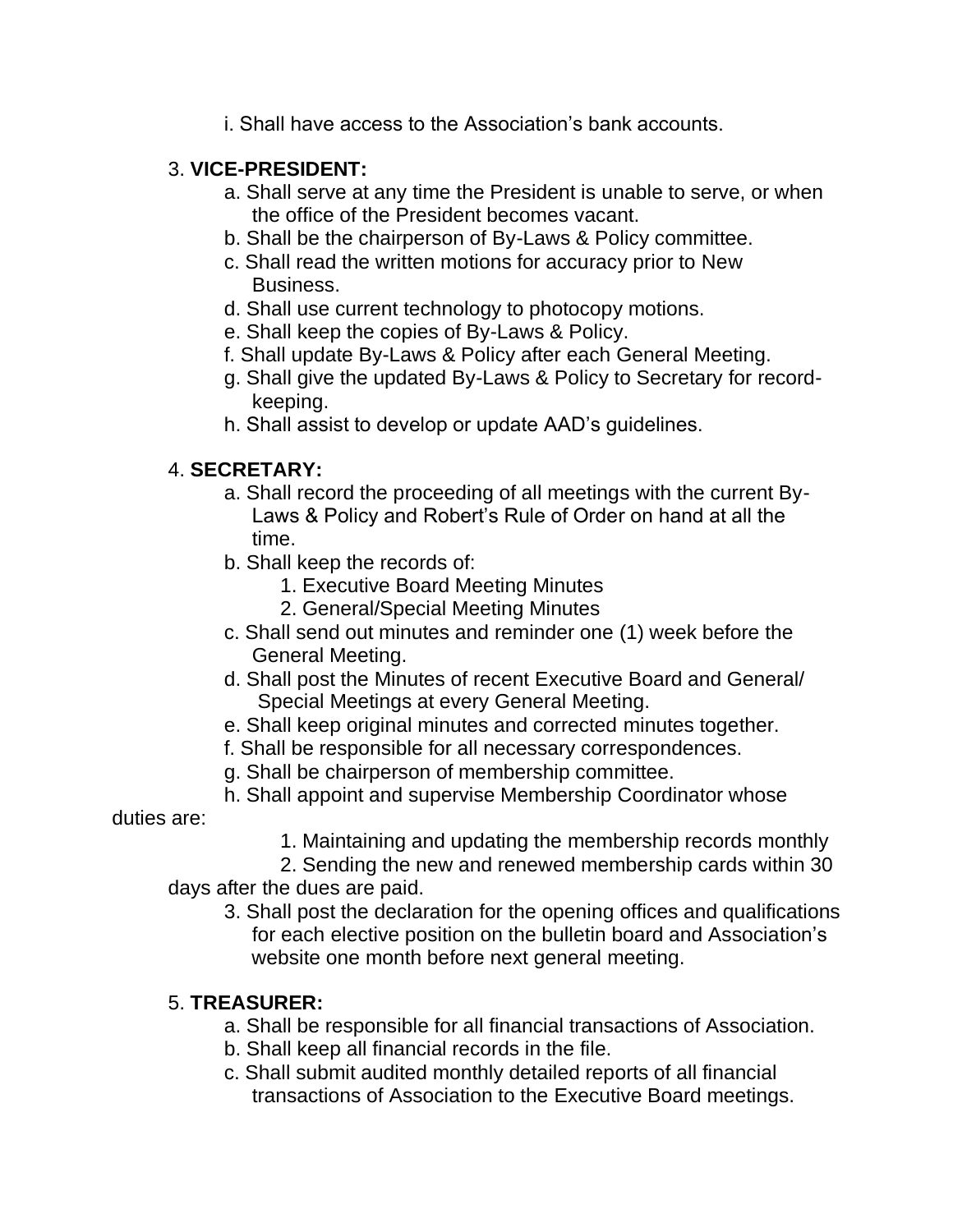- d. Shall report monthly summary of expenses/income reports at the General Meetings.
- e. Shall work with Assistant Treasurer.
	- 1. Assistant Treasurer shall have no access to AAD's bank accounts unless authorized in writing or email by President or Treasurer
	- 2. Assistant Treasurer shall succeed to the office of the treasurer if it becomes vacant on temporary basis.
- f. Shall work with the event chairperson involving the event's record of spending and earning.
- g. Shall have access to Association's bank accounts.

# 6. **DIRECTOR OF PUBLIC RELATIONS:**

- a. Shall relay announcements pertaining to the programs/events of Association.
- b. Shall post any advertisement or flyer that had been approved by EB prior to post on AAD Social Media and Website.
- c. Shall coordinate social media of all types.
- d. Shall participate in creating announcements (i.e. flyers) for any event hosted by Association with the President's approval.
- e. Shall maintain the operation of Association's website.
- f. Shall be responsible for the distribution of the monthly newsletter.

# 7. **MEMBERS-AT-LARGE:**

- a. Shall attend Executive Board meetings with voice and voting privileges.
- b. Shall handle all grievances made by members.
- c. Shall be responsible for Association's inventory.
- d. If Active Member does not show any interest in taking one of those duties below, then any MAL may volunteer to be:
	- Head Bartender
	- Event Coordinator
	- Social Coordinator
	- Assistant to DPR
	- Assistant to Treasurer

# **SECTION III – ELECTED OFFICERS**

- 1. All elected officers shall be known as Executive Board (EB). a.) Nepotism shall not be allowed.
- 2. Shall abide Association's By-Laws & Policy, Texas Alcoholic Beverages Commission's (TABC) regulations and rules.
- 3. Shall allow to vote through AAD's Gmail.
- 4. Shall come to the clubhouse by assigned duty per EB's agreement.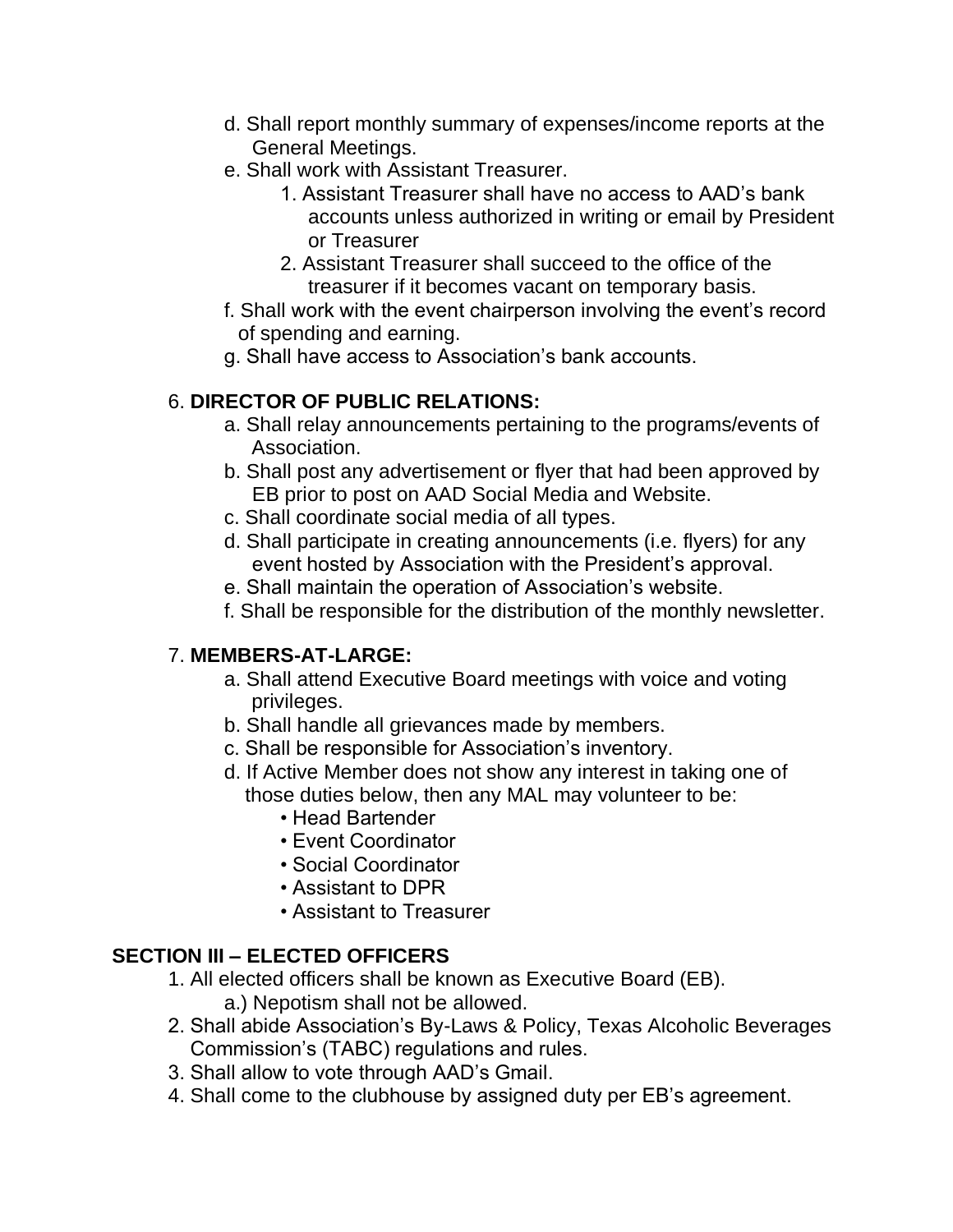- 5. Three unexcused absences, the consequence shall be removed from the office position immediately.
- 6. Shall not accept any personal monetary and/or gifts from any event sponsored by the Association.
- 7. Shall cancel any meeting, event or/and close the clubhouse as the majority of EB see the need of doing so.
- 8. Shall be bonded.
- 9. When vacancy occurs in any elected office of Association for remaining term except for the president, and if no replacement occurs more than 30 days, the EB shall appoint the replacement with an approval from the members at the General Meeting.
- 10. The officers shall complete all duties and/or tasks at end of their terms by December 31st.

### **SECTION IV – STAFF**

## 1. **AAD EVENT COORDINATOR:**

- a. Shall report to EB Meetings.
- b. Shall monitor AAD's social coordinator related to the AAD's activities; Open House, Homecoming Social, Thanksgiving or Christmas Party, Rainbow Party and social games, etc.
	- 1. The seed money for AAD's activities/events is \$300.00.
	- 2. Shall serve AAD's Annual Birthday cake and punch after September General Meeting.
- c. Shall be responsible for the reservations and checklist for the use of clubhouse premises by Non-AAD events.
- d. Shall handle all rental contracts.
	- 1. Requirements to book a date of event in advance (14 days or more) for potential renter
		- a. Complete & sign the rental request form.
		- b. Bring to the AAD Executive Board
		- c. If approved, renter(s) shall make payments to the AAD treasurer.
		- d. Confirm the reservation date.
		- e. Mask reservation date on EB's calendar for display.
	- 2.) The cost for rental space for:

### **Member-\$150.00**

# **Member Individual Business - \$250.00 Non-member-\$300.00**

**Business/Corporation-\$575.00**

3.) All day event or wedding event shall be:

**Member-\$250.00 Non-Member-\$350.00**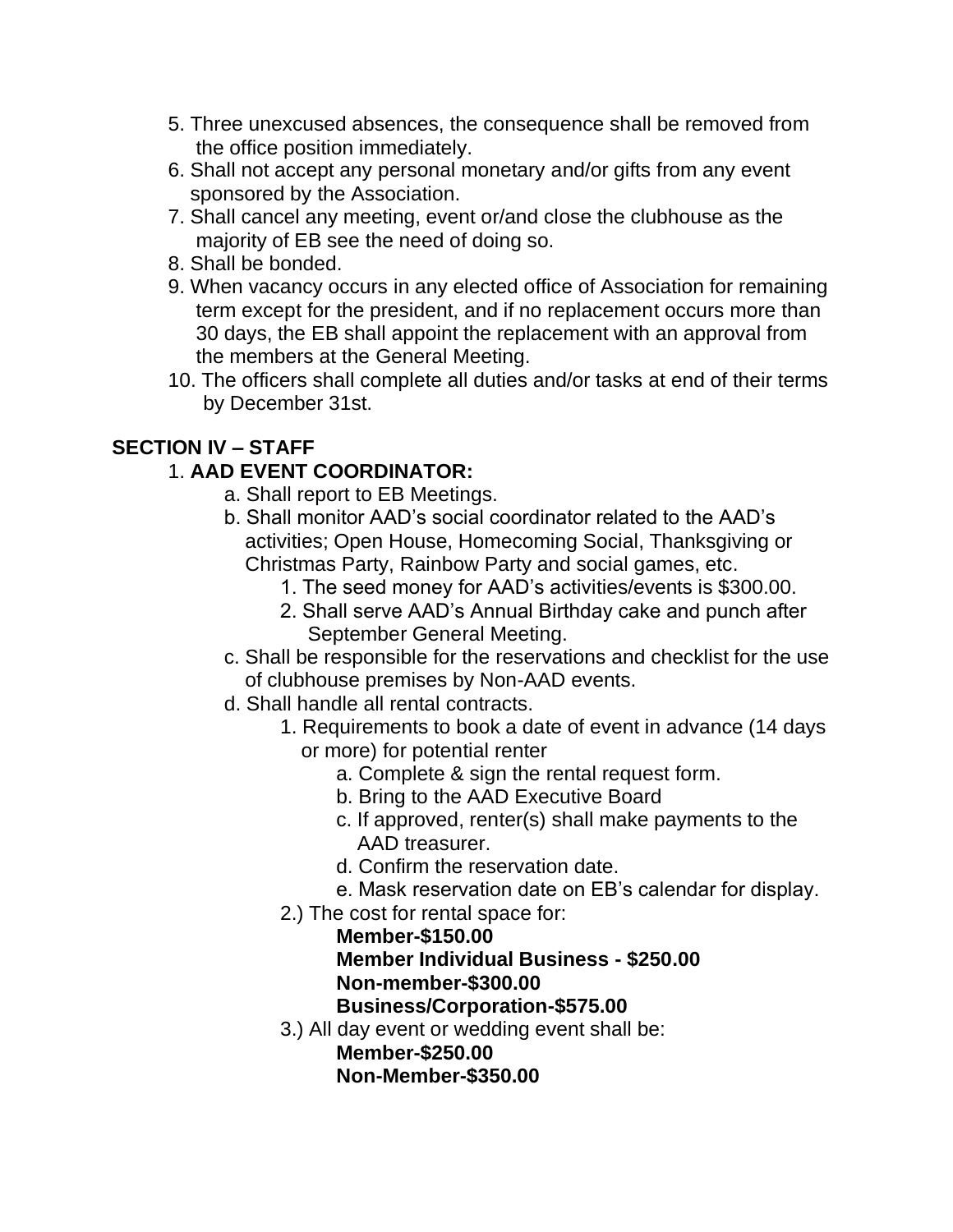- 4.) The refundable deposit of \$150.00 for cleaning rental space including restrooms.
- 5.) Shall receive **\$50.00 to hire security person** per 50 people including children attending any event.
- 6.) Shall receive **two (2) separate** checks for the deposit and rent.
- e. Shall coordinate the two separate calendars; one including all AAD, non-AAD & private events for EB only and the other will only show AAD events for DPR to post to AAD's newsletter, website & social media.

# 2. **AAD CLUB MANAGER:**

- a. Shall report to EB Meetings.
- b. Shall maintain the clubhouse premises.
- c. shall appoint an assistant club manager
- c. Shall supervise the AAD Head Bartender, AAD Custodian and AAD Groundskeeper.
- d. Shall be responsible for:
	- 1. Safety
	- 2. Security
	- 3. Kitchen
	- 4. Ordering supplies for Head Bartender, Custodian and Groundskeeper.
- e. Shall collect all membership dues and cashier's monies after each scheduled night with a written report including two (2) signatures.
- f. Shall hold petty cash for the change.
- g. Shall supervise the clubhouse keys and distribute them to all EB officers and staff.
	- 1. Lost key fee:
		- a. Master -\$25.00 each
		- b. Small ones included cabinet's -\$10.00 each
- h. Notify in writing any needs of repair to EB.

# 3. **AAD HEAD BARTENDER:**

- a. Shall report to AAD Club Manager.
- b. Shall be responsible for bar inventory and bar operations.
- c. Shall supervise and schedule other bartenders.
- d. Shall be responsible in keeping the bar room neat and maintaining sanitation standards.
- e. Shall be responsible with the petty cash before and after the bar hours.
- f. Shall enforce TABC regulations.
- g. Shall report to AAD EB meeting upon request.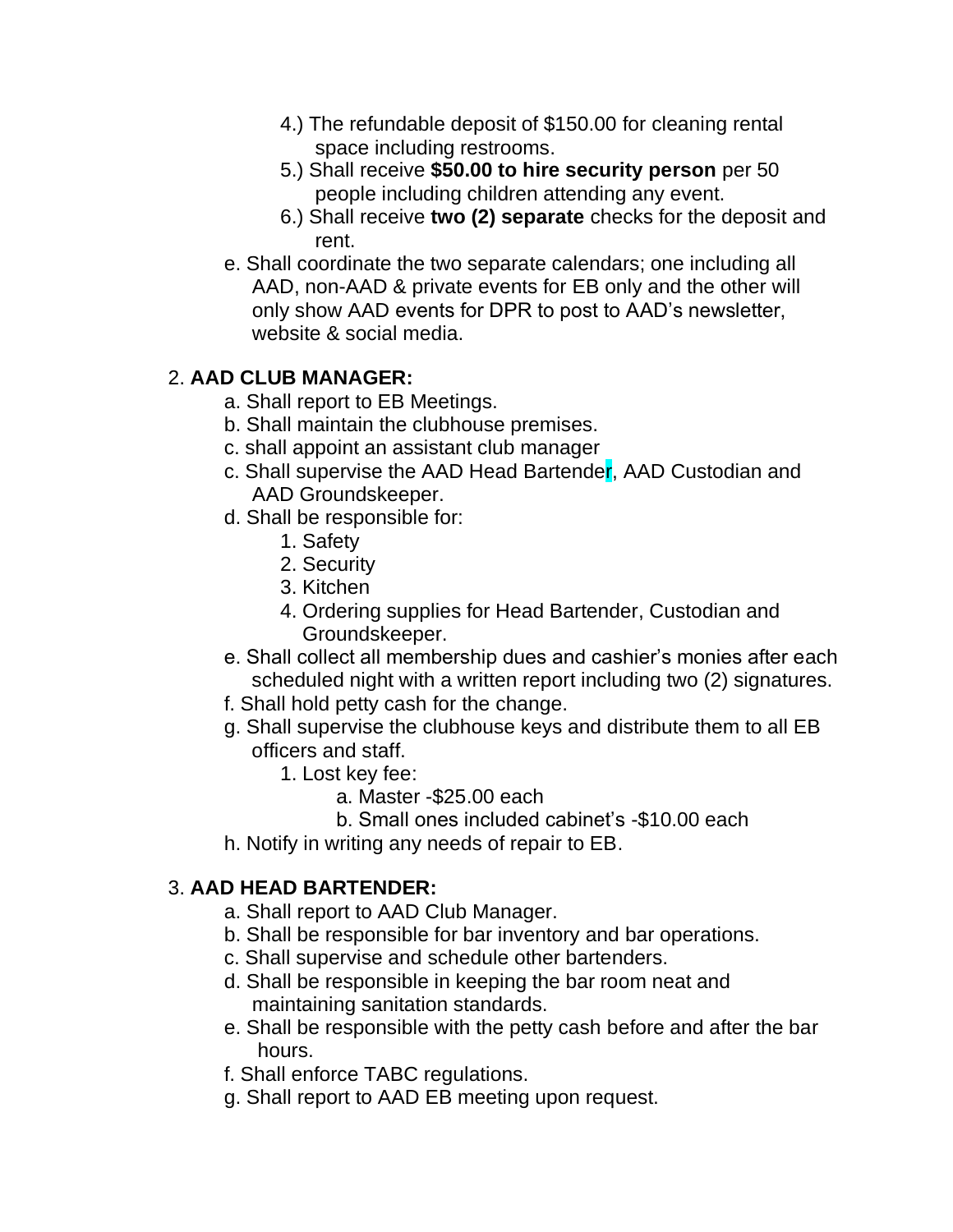### 4. **AAD CUSTODIAN:**

- a.) Shall be responsible for:
	- 1. Sweep and mop the floors
	- 2. Clean and restock in the rest rooms.
	- 3. Empty all trash bins prior to opening of public and/or events.
	- 4. Keep the kitchen sinks empty and all dishes and silverware in proper places.
	- 5. Clean A/C filter(s) every month.
	- 6. Spray insecticide and fumigate as directed by EB for pest control.
	- 7. Notify in writing to the AAD Club Manager of any need of repairs and supplies.

### 5. **AAD GROUNDSKEEPER:**

- a. Maintains the landscape by mowing the grass, trimming the trees and bushes, etc.
- b. Keep the inventory on the gardening equipment.
- c. Notify in writing to the AAD Club Manager of any need of repairs and supplies.

# **SECTION V – DISCIPLINARY PROCEDURES**

- 1. Elected Officers:
	- a. Removal from office for neglect of duties and/or misconducts shall be determined by two-third (2/3) vote of the present members by way of secret ballot at the General Meeting.
- 2. Members:
	- a. Executive Board shall suspend any member for any reason until the General Meeting with evidence to explain the violations.
	- b. Shall be suspended for violation(s) of Association's By-Laws & Policy by the determination of two-third (2/3) vote of members by way of secret ballot.
	- c. Any member who create hostile environment through comments and/or actions towards an individual based on race, gender, sexual orientation, disability, and/or belief system shall be suspended from the club. Length of the suspension will be determined by the Executive Board.

3. The member under investigation shall have the right to appeal. (See Section II, #7b.)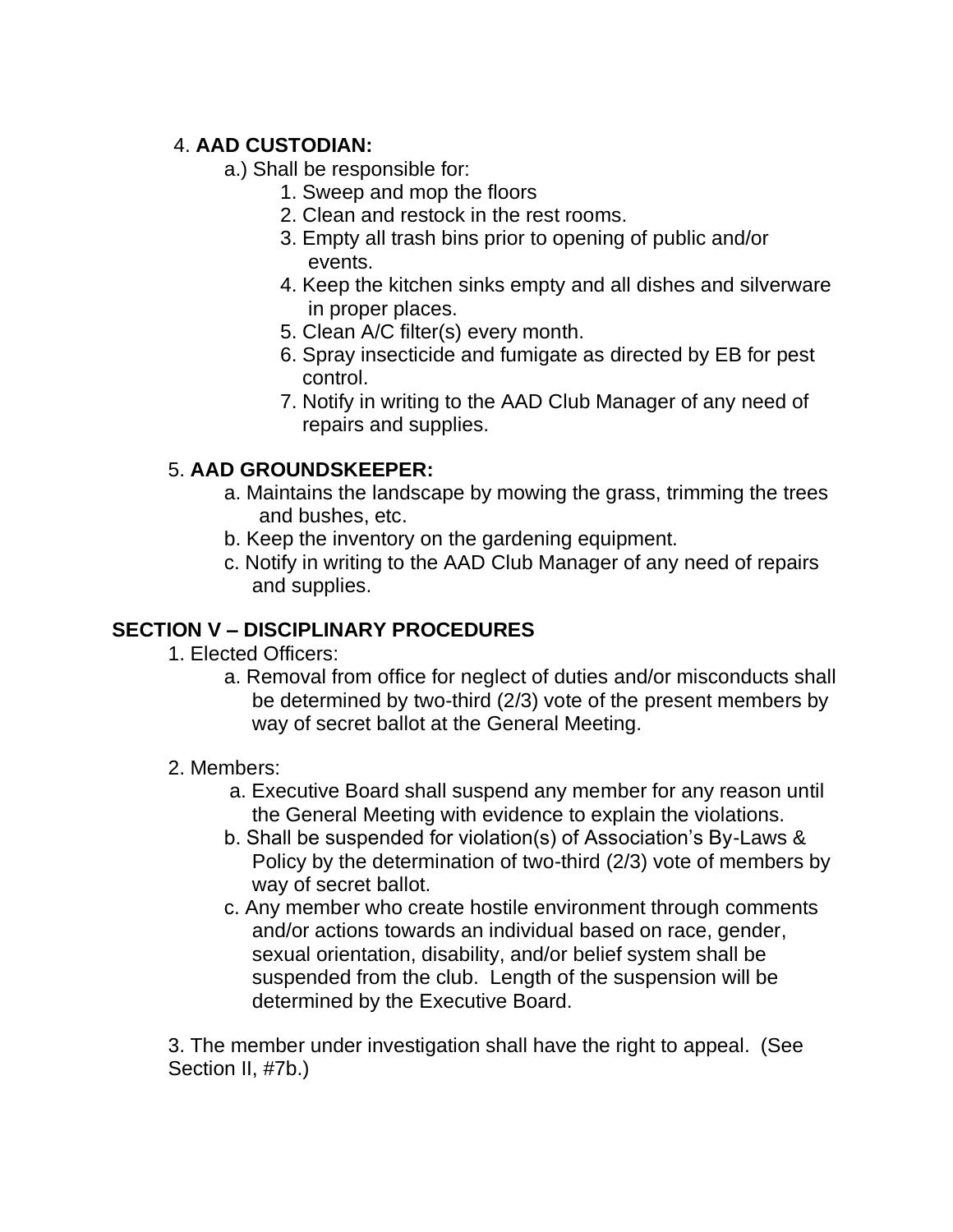4. All elected officers and members shall have a right to due process.

### **SECTION VI – FINANCIAL ASSESSMENT AND EXPENSES**

- 1. Any budget or request for money over two hundred dollars (\$200.00) shall be put in writing and refer to the General Meeting.
- 2. Any residual funds from each approved past projects to move into "project fund" that will allow EB to use the cash over \$200 for "real needs" or emergency only for the clubhouse or property.
- 3. No officers, members and chairpersons shall take any personal monetary and/or gifts from events and/or bar earnings.
- 4. Treasurer shall be Association's authorized signer for checking account.
	- a. President shall be authorized signer for checking account in absence of Treasurer.
	- b. Any amount of over **six thousand dollars (\$6,000.00)** in checking account shall be transferred to saving account.
- 5. President and Treasurer shall be the authorized signers of saving account or any similar other accounts.
- 6. If any person wrote an insufficient fund check, Association shall collect the amount of the check plus a bank-charged fee. a.) Any person not paying the Non-Sufficient Fund (NSF) amount and bank-charged fee shall be suspended from Association until it is paid.
- 7. No one shall sell tickets, boosters or raffles using Association's name without EB's approval.

### **SECTION VII – GENERAL MEETING**

- 1. General Meeting shall start at 2:00 P.M monthly.
- 2. The Robert's Rules of Order shall be used at every General Meeting.
- 3. Parliamentarian:
	- a. Shall be appointed by the president with the majority of members' approval.
	- b. The term of the parliamentarian may be monthly or yearly.
	- c. Shall advise the presiding officer conducting the General Meeting in a legal efficient and impartial manner when asked by the presiding officer or voting member by way of the presiding officer.
	- d. Shall follow Association's By-Laws &Policy and Robert's Rules of Order
- 4. General Meeting shall proceed in the following order:
	- a. Call to Order
	- b. Moment of Silence
	- c. Read the Minutes of the previous General /Special Meeting(s) and Executive Board Meeting in sequence.